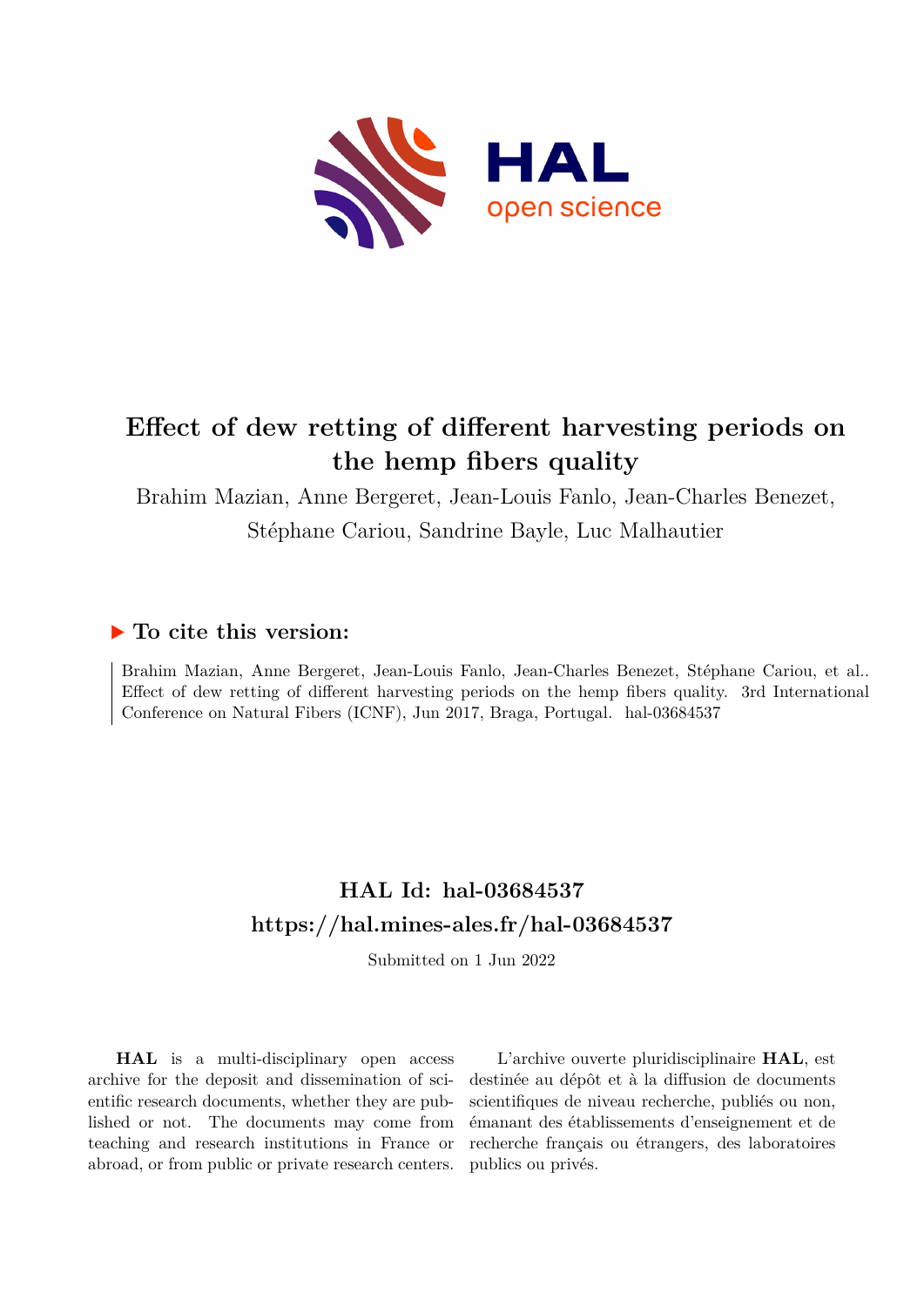## **EFFECT OF DEW RETTING OF DIFFERENT HARVESTING PERIODS ON THE HEMP FIBERS QUALITY**

**Brahim MAZIAN1,2(\*), Anne BERGERET<sup>2</sup> , Jean-Louis FANLO<sup>1</sup> , Jean-Charles BENEZET<sup>2</sup> , Stéphane CARIOU<sup>1</sup> , Sandrine BAYLE<sup>1</sup> , Luc MALHAUTIER<sup>1</sup>**

<sup>1</sup>Laboratoire Génie de l'Environnement Industriel (LGEI), Ecole des mines d'Alès, Alès, France

<sup>2</sup>Centre des Matériaux des Mines d'Alès (C2MA), Ecole des mines d'Alès, Alès, France

(\*)*Email:* [Br](mailto:palsm@fe.up.pt1)ahim.mazian@mines-ales.fr

#### **ABSTRACT**

This work assesses the impact of dew-retting duration (up to 9 weeks) on hemp fibers properties (color, chemical composition, mechanical performance, volatile organic compounds (VOCs) emissions). Different harvesting periods were compared (beginning and end of flowering and seed periods). Results show a change of color, an evolution in chemical composition with a decrease in the pectins and hemicellulose contents, an increase in cellulose contents, different behaviors in mechanical properties and evolution in VOCs nature and amounts. The retting duration differs as more than 9 weeks are required for fibers sampled during flowering while only 3 weeks are needed for fibers in seed period.

#### **INTRODUCTION**

Hemp fibers are increasingly used as reinforcements in polymeric materials (forming biocomposites) due to their challenging performances (low-density, renewability, good specific mechanical properties and biodegradability) compared to conventional fibers such as glass fibers. The hemp fibers are issued from the upstream processing termed retting. This treatment allows a subsequent fiber separation from the plant stems by a partial pectin degradation by microorganisms (Ribeiro et al. 2015). This operation is currently very empirically carried out in the fields, so that a large variability in the fibers quality (mechanical properties, color, morphology, chemical composition…) is resulting. This variability hinders the biocomposites introduction in some competitive industries such as automotive. Furthermore, if controlled, dew retting could be favorable to good properties of hemp fibers.

The mechanical performance of natural fiber depends on the chemical composition and fiber diameter (Duval et al. 2011) which are linked to the harvesting period and the retting duration. For this raison, dew-retting of hemp fibers obtained from different harvesting periods (beginning, end of flowering and seed maturity) were performed to understand the variation of mechanical properties in relation to chemical composition, color, morphological features and VOCs emissions during growth and dew-retting.

The aim of this present work is then to characterize hemp fibers of each weekly stems sampling during dew-retting. The fibers were characterized using multiple experimental techniques: biochemical (gravimetric) analysis, spectrocolorimetric measurements (pectins content), thermogravimetric, morphological analysis, mechanical testings and VOCs analysis.

#### **RESULTS AND CONCLUSIONS**

Variations in hemp fibers color versus retting time for different harvesting periods (beginning and end of flowering and seed maturity) are shown in Table 1. The color varies between light green for unretted fibers, yellow for low retted fibers and dark grey for highly retted fibers.